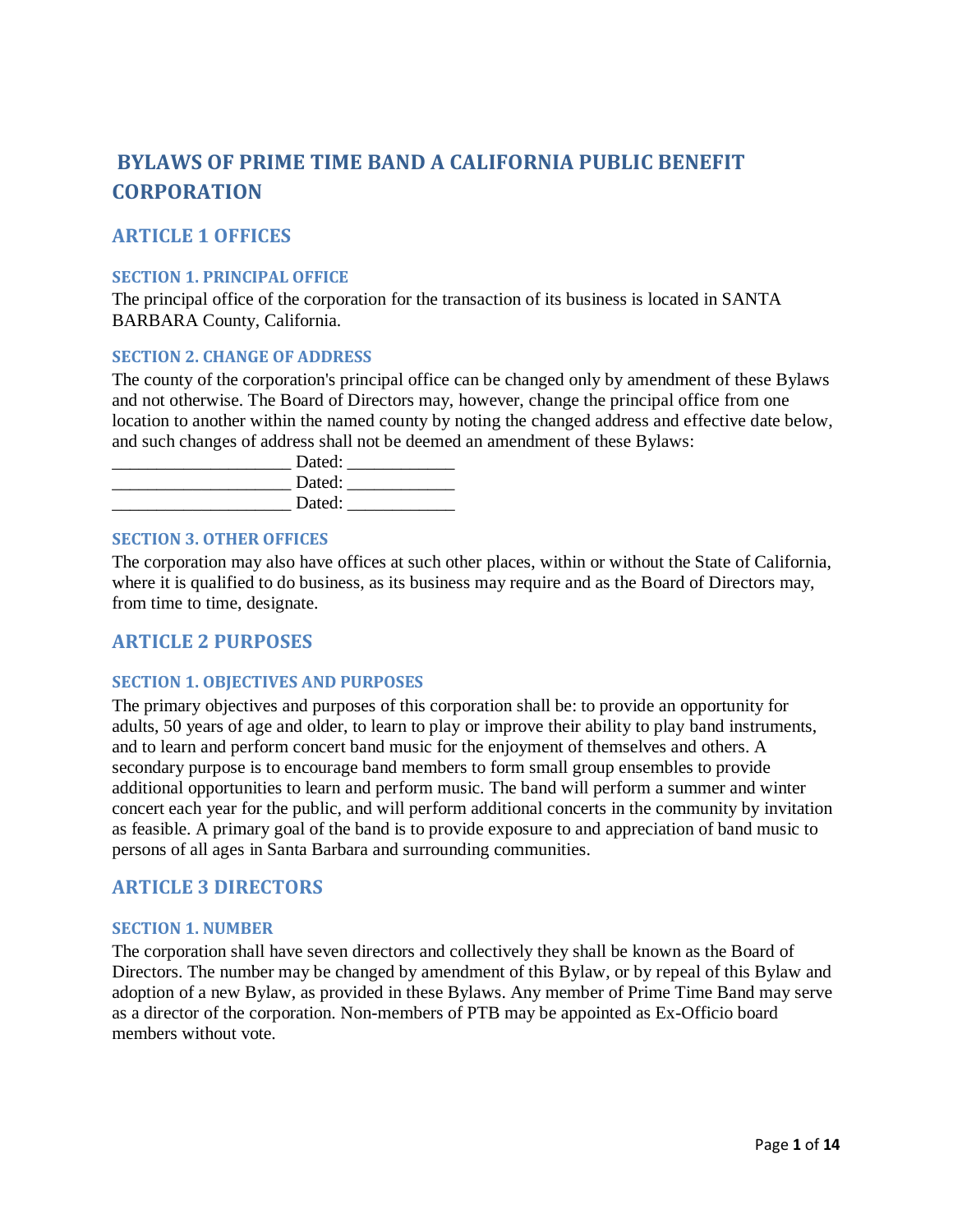### **SECTION 2. POWERS**

Subject to the provisions of the California Nonprofit Religious Corporation law and any limitations in the Articles of Incorporation and Bylaws relating to action required or permitted to be taken or approved by the members, if any, of this corporation, the activities and affairs of this corporation shall be conducted and all corporate powers shall be exercised by or under the direction of the Board of Directors.

### **SECTION 3. DUTIES**

It shall be the duty of the directors to:

- (a) Perform any and all duties imposed on them collectively or individually by law, by the Articles of Incorporation of this corporation, or by these Bylaws;
- (b) Appoint and remove, employ and discharge, and, except as otherwise provided in these Bylaws, prescribe the duties and fix the compensation, if any, of all officers, agents and employees of the corporation;
- (c) Supervise all officers, agents and employees of the corporation to assure that their duties are performed properly;
- (d) Meet at such times and places as required by these Bylaws;
- (e) Register their addresses with the Secretary of the corporation and notices of meetings mailed, phoned, or emailed to them at such addresses shall be valid notices thereof.

### **SECTION 4. TERMS OF OFFICE**

Each director shall hold office for a term of three years and may be elected to one (1) additional consecutive term. The term of each director shall expire at the end of the fiscal year in the third calendar year following the year the director was elected. Any director who has served two (2) full three year consecutive terms shall be eligible for re-election as a member of the board upon the expiration of one (1) year from the last day of the director's previous term. If a director fails to complete a three-year term, a director shall be elected to fill the unexpired portion of the vacancy. Director terms will be established to provide for a balanced rotation of directors each year.

### **SECTION 5. COMPENSATION**

Directors shall serve without compensation except they shall be allowed reasonable advancement or reimbursement of expenses incurred in the performance of their regular duties as specified in Section 3 of this Article.

### **SECTION 6. RESTRICTION REGARDING INTERESTED DIRECTORS**

Notwithstanding any other provision of these Bylaws, not more than forty-nine percent (49%) of the persons serving on the board may be interested persons. For purposes of this Section, "interested persons" means either:

- (a) Any person currently being compensated by the corporation for services rendered it within the previous twelve (12) months, whether as a full- or part-time officer or other employee, independent contractor, or otherwise, excluding any reasonable compensation paid to a director as director; or
- (b) Any brother, sister, ancestor, descendant, spouse, brother-in-law, sister-in-law, son-in-law, daughter-in-law, mother-in-law, or father-in-law of any such person.

### **SECTION 7. PLACE OF MEETINGS**

Meetings shall be held at the principal office of the corporation unless otherwise provided by the Board or at such place within or without the State of California which has been designated from time to time by resolution of the Board of Directors. In the absence of such designation, any meeting not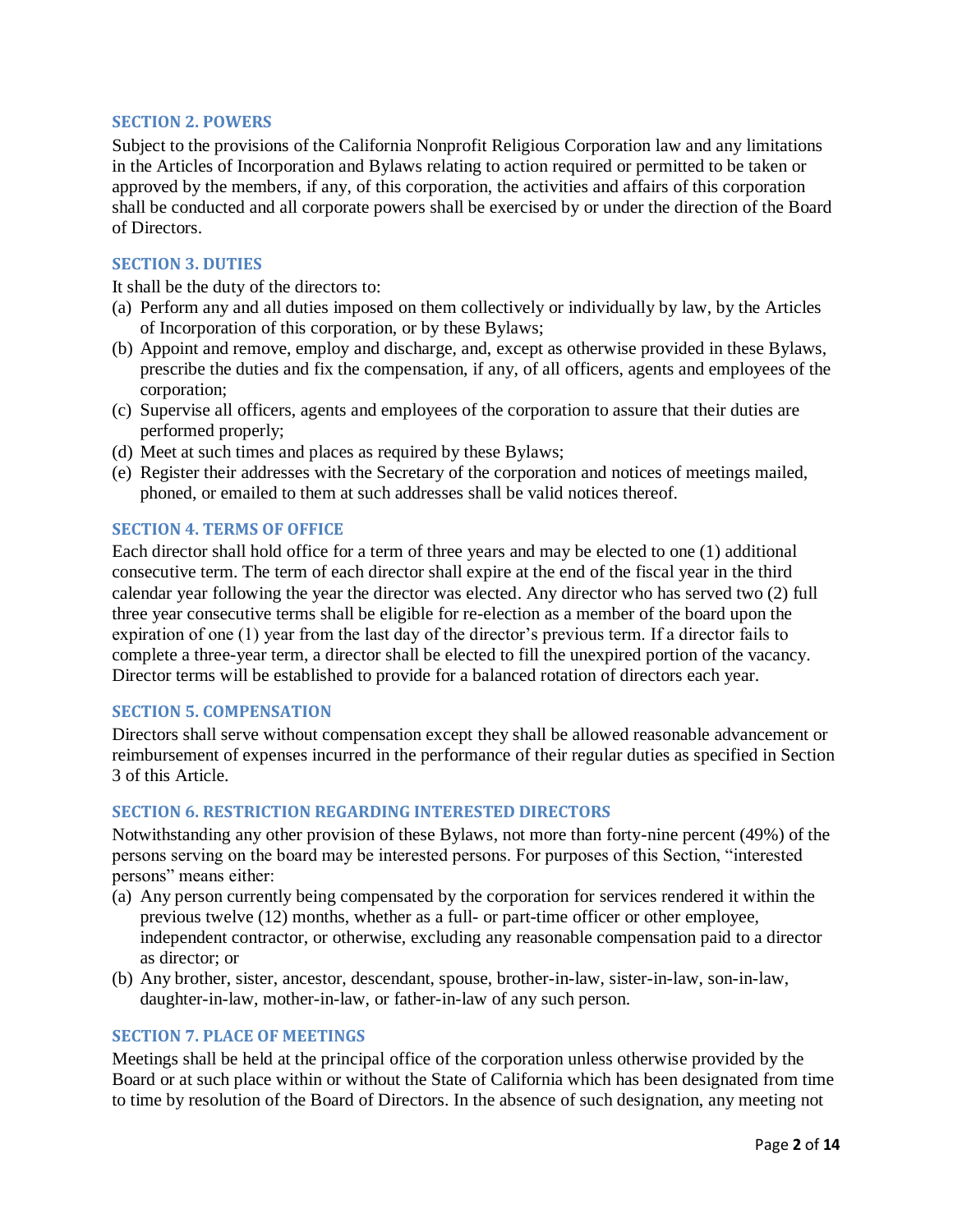held at the principal office of the corporation shall be valid only if held on the written consent of all directors given either before or after the meeting and filed with the Secretary of the corporation or after all Board members have been given written notice of the meeting as hereinafter provided for special meetings of the Board.

Any meeting of directors, regular or special, may be held by conference telephone, electronic video screen communication, or other communications equipment. Participation in a meeting through use of conference telephone constitutes presence in person at that meeting so long as all directors participating in the meeting are able to hear one another. Participation in a meeting through use of electronic video screen communication or other communications equipment (other than conference telephone) constitutes presence in person at that meeting if all of the following apply:

- (a) Each director participating in the meeting can communicate with all of the other directors concurrently;
- (b) Each director is provide the means of participating in all matters before the board, including, without limitation, the capacity to propose, or to interpose an objection to, a specific action to be taken by the corporation;
- (c) The corporation adopts and implements some means of verifying
	- 1) that all persons participating in the meeting are directors of the corporation or are otherwise entitled to participate in the meeting, and
	- 2) that all actions of, or votes by, the board are taken and cast only by directors and not by persons who are not directors.

### **SECTION 8. REGULAR AND ANNUAL MEETINGS**

Regular meetings of Directors shall be held quarterly in January, April, July, and October. The Secretary shall inform each director in writing of the date, time, and location of each quarterly meeting.

If this corporation makes no provision for members, then, at the annual meeting of directors held at the January quarterly meeting, directors shall be elected by the Board of Directors in accordance with this section. Cumulative voting by directors for the election of directors shall not be permitted. The candidates receiving the highest number of votes up to the number of directors to be elected shall be elected. Each director shall cast one vote, with voting being by roll call or ballot only.

#### **SECTION 9. SPECIAL MEETINGS**

Special meetings of the Board of Directors may be called by the Chairperson of the Board, the President, the Vice President, the Secretary, or by any two directors, and such meetings shall be held at the place, within or without the State of California, designated by the person or persons calling the meeting, and in the absence of such designation, at the principal office of the corporation.

#### **SECTION 10. NOTICE OF MEETINGS**

Regular meetings of the Board may be held without notice. Special meetings of the Board shall be held upon four (4) days' notice by first-class mail or forty-eight (48) hours' notice delivered personally or by telephone or email. If sent by mail or email, the notice shall be deemed to be delivered on its deposit in the mails or on its sending by email. Such notices shall be addressed to each director at his or her address as shown on the books of the corporation. Notice of the time and place of holding an adjourned meeting need not be given to absent directors if the time and place of the adjourned meeting are fixed at the meeting adjourned and if such adjourned meeting is held no more than twenty-four (24) hours from the time of the original meeting. Notice shall be given of any adjourned regular or special meeting to directors absent from the original meeting if the adjourned meeting is held more than twenty-four (24) hours from the time of the original meeting.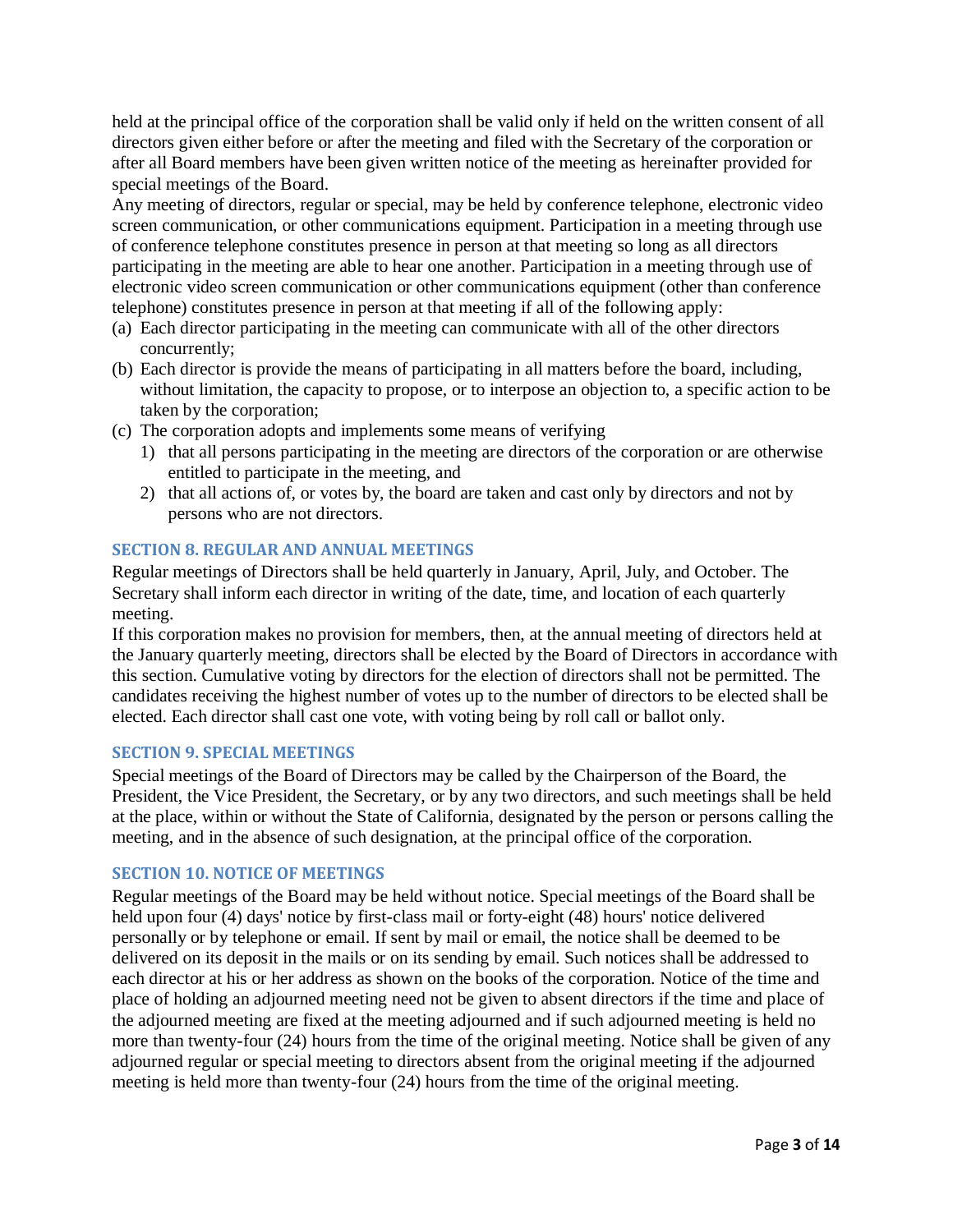### **SECTION 11. CONTENTS OF NOTICE**

Notice of meetings not herein dispensed with shall specify the place, day and hour of the meeting. The purpose of any Board meeting need not be specified in the notice.

### **SECTION 12. WAIVER OF NOTICE AND CONSENT TO HOLDING MEETINGS**

The transactions of any meeting of the Board, however called and noticed or wherever held, are as valid as though the meeting had been duly held after proper call and notice, provided a quorum, as hereinafter defined, is present and provided that either before or after the meeting each director not present signs a waiver of notice, a consent to holding the meeting, or an approval of the minutes thereof. All such waivers, consents, or approvals shall be filed with the corporate records or made a part of the minutes of the meeting.

### **SECTION 13. QUORUM FOR MEETINGS**

A quorum shall consist of a majority of Directors.

Except as otherwise provided in these Bylaws or in the Articles of Incorporation of this corporation, or by law, no business shall be considered by the Board at any meeting at which a quorum, as hereinafter defined, is not present, and the only motion which the Chair shall entertain at such meeting is a motion to adjourn. However, a majority of the directors present at such meeting may adjourn from time to time until the time fixed for the next regular meeting of the Board. When a meeting is adjourned for lack of a quorum, it shall not be necessary to give any notice of the time and place of the adjourned meeting or of the business to be transacted at such meeting, other than by announcement at the meeting at which the adjournment is taken, except as provided in Section 10 of this Article.

The directors present at a duly called and held meeting at which a quorum is initially present may continue to do business notwithstanding the loss of a quorum at the meeting due to a withdrawal of directors from the meeting, provided that any action thereafter taken must be approved by at least a majority of the required quorum for such meeting or such greater percentage as may be required by law, or the Articles of Incorporation or Bylaws of this corporation.

#### **SECTION 14. MAJORITY ACTION AS BOARD ACTION**

Every act or decision done or made by a majority of the directors present at a meeting duly held at which a quorum is present is the act of the Board of Directors, unless the Articles of Incorporation or Bylaws of this corporation, or provisions of the California Nonprofit Religious Corporation Law, particularly those provisions relating to appointment of committees (Section 5212), approval of contracts or transactions in which a director has a material financial interest (Section 5233) and indemnification of directors (Section 5238e), require a greater percentage or different voting rules for approval of a matter by the Board.

### **SECTION 15. CONDUCT OF MEETINGS**

Meetings of the Board of Directors shall be presided over by the Chairperson of the Board, or, if no such person has been so designated or, in his or her absence, the President of the corporation or, in his or her absence, by the Vice President of the corporation or, in the absence of each of these persons, by a Chairperson chosen by a majority of the directors present at the meeting. The Secretary of the corporation shall act as secretary of all meetings of the Board, provided that, in his or her absence, the presiding officer shall appoint another person to act as Secretary of the Meeting. Meetings shall be governed by Roberts' Rules of Order, as such rules may be revised from time to time, insofar as such rules are not inconsistent with or in conflict with these Bylaws, with the Articles of Incorporation of this corporation, or with provisions of law.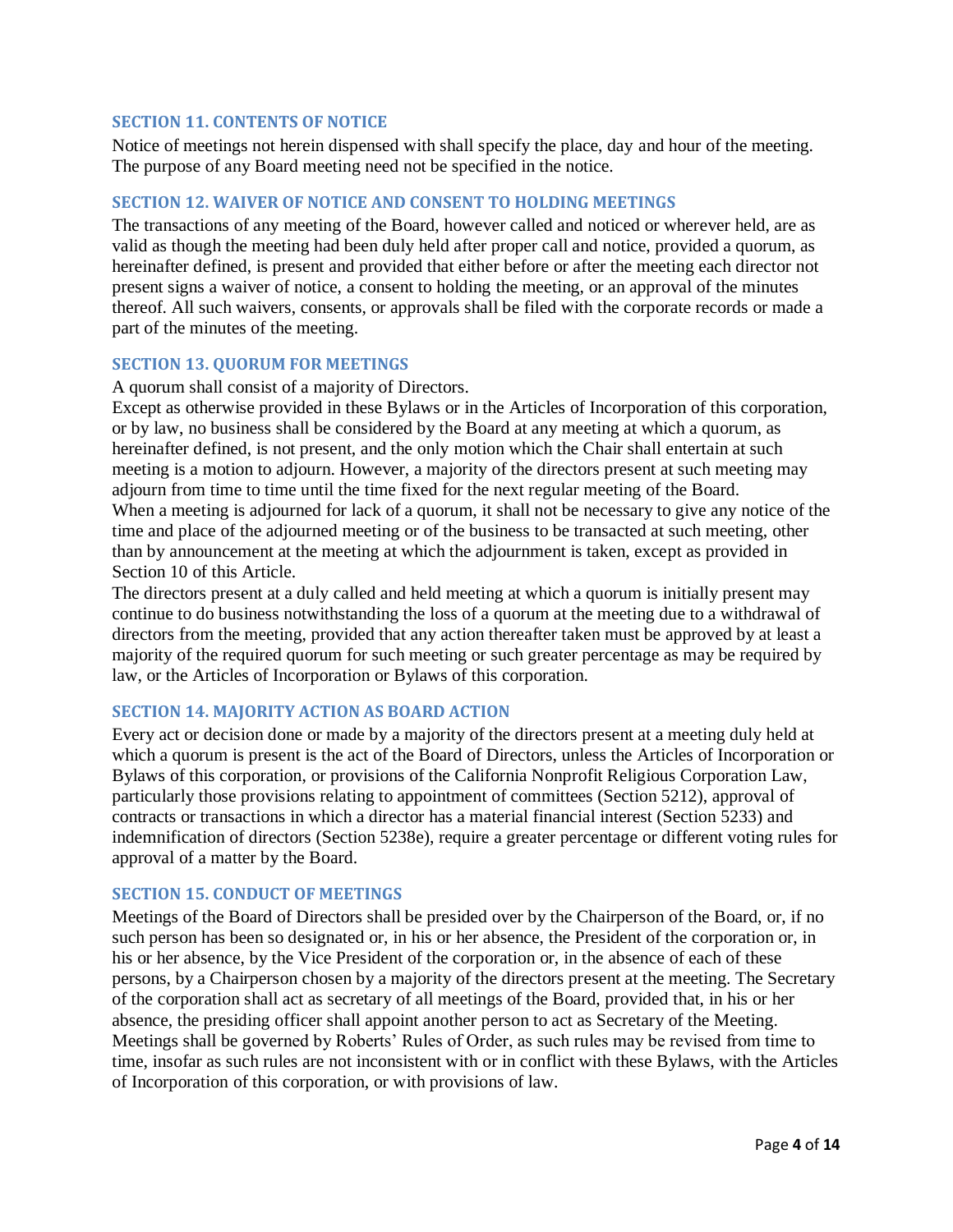## **SECTION 16. ACTION BY UNANIMOUS WRITTEN CONSENT WITHOUT MEETING**

Any action required or permitted to be taken by the Board of Directors under any provision of law may be taken without a meeting, if all members of the Board shall individually or collectively consent in writing to such action. Such written consent or consents shall be filed with the minutes of the proceedings of the Board. Such action by written consent shall have the same force and effect as the unanimous vote of the directors. Any certificate or other document filed under any provision of law which relates to action so taken shall state that the action was taken by unanimous written consent of the Board of Directors without a meeting and that the Bylaws of this corporation authorize the directors to so act, and such statement shall be prima facie evidence of such authority.

### **SECTION 17. VACANCIES**

Vacancies on the Board of Directors shall exist

- 1) on the death, resignation or removal of any director, and
- 2) whenever the number of authorized directors is increased.

The Board of Directors may declare vacant the office of a director who has been declared of unsound mind by a final order of court, or convicted of a felony, or has been removed from office by order of the Superior Court for engaging in fraudulent acts pursuant to Section 9223 of the California Nonprofit Religious Corporation Law.

If this corporation has any members, directors may be removed without cause if such removal is approved by the members.

Any director may resign effective upon giving written notice to the Chairperson of the Board, the President, the Secretary, or the Board of Directors, unless the notice specifies a later time for the effectiveness of such resignation. No director may resign if the corporation would then be left without a duly elected director or directors in charge of its affairs.

Except for a vacancy created by the removal of a director by the members, if any, of this corporation, vacancies on the Board may be filled by approval of the Board or, if the number of directors then in office is less than a quorum, by

- 1) the unanimous written consent of the directors then in office,
- 2) the affirmative vote of a majority of the directors then in office at a meeting held pursuant to notice or waiver of notice complying with this Article of these Bylaws, or
- 3) a sole remaining director. The members, if any, of this corporation may elect a director at any time to fill any vacancy not filled by the directors.

A person elected to fill a vacancy as provided by this section shall hold office for the remainder of the unexpired term.

#### **SECTION 18. NON-LIABILITY OF DIRECTORS**

The directors shall not be personally liable for the debts, liabilities, or other obligations of the corporation.

## **SECTION 19. INDEMNIFICATION BY CORPORATION OF DIRECTORS, OFFICERS, EMPLOYEES AND OTHER AGENTS**

To the extent that a person who is, or was, a director, officer, employee or other agent of this corporation has been successful on the merits in defense of any civil, criminal, administrative or investigative proceeding brought to procure a judgment against such person by reason of the fact that he or she is, or was, an agent of the corporation, or has been successful in defense of any claim, issue or matter, therein, such person shall be indemnified against expenses actually and reasonably incurred by the person in connection with such proceeding.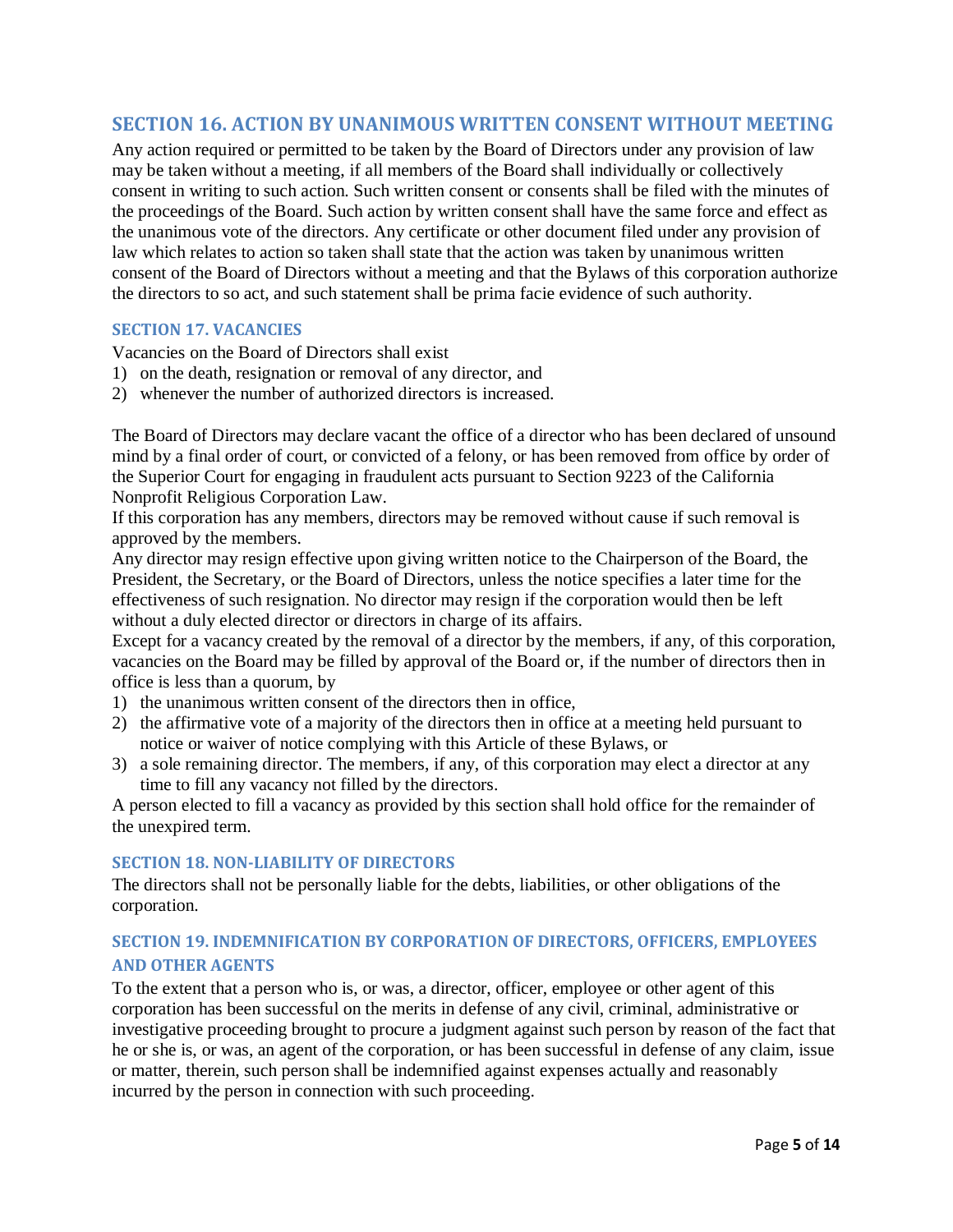If such person either settles any such claim or sustains a judgment against him or her, then indemnification against expenses, judgments, fines, settlements and other amounts reasonably incurred in connection with such proceedings shall be provided by this corporation but only to the extent allowed by, and in accordance with the requirements of, Section 5238 of the California Nonprofit Public Benefit Corporation Law.

### **SECTION 20. INSURANCE FOR CORPORATE AGENTS**

The Board of Directors may adopt a resolution authorizing the purchase and maintenance of insurance on behalf of any agent of the corporation (including a director, officer, employee or other agent of the corporation) against any liability other than for violating provisions of law relating to self-dealing (Section 5233 of the California Nonprofit Public Benefit Corporation Law) asserted against or incurred by the agent in such capacity or arising out of the agent's status as such, whether or not the corporation would have the power to indemnify the agent against such liability under the provisions of Section 5238 of the California Nonprofit Public Benefit Corporation Law.

## **ARTICLE 4 OFFICERS**

### **SECTION 1. NUMBER OF OFFICERS**

The officers of the corporation shall be a President, a Secretary, and a Chief Financial Officer who shall be designated the Treasurer. The corporation may also have, as determined by the Board of Directors, a Chairperson of the Board, one or more Vice Presidents, Assistant Secretaries, Assistant Treasurers, or other officers. Any number of offices may be held by the same person except that neither the Secretary nor the Treasurer may serve as the President or Chairperson of the Board.

### **SECTION 2. QUALIFICATION, ELECTION, AND TERM OF OFFICE**

Any director may serve as officer of this corporation. Officers shall be elected by the Board of Directors at the annual meeting, and shall hold office for a term of one (1) year or until their successors shall have been elected. In the case of an officer's death, resignation or removal as provided herein, the successor shall serve for the completion of the officer's unexpired term. Other officers may be re-elected to serve in their offices throughout their service on the Board. Only those directors of record on the election date may vote for the principal officers. If the election of directors and the election of officers is conducted at the same meeting, the election of directors shall be held first.

### **SECTION 3. SUBORDINATE OFFICERS**

The Board of Directors may appoint such other officers or agents as it may deem desirable, and such officers shall serve such terms, have such authority, and perform such duties as may be prescribed from time to time by the Board of Directors.

### **SECTION 4. REMOVAL AND RESIGNATION**

Any officer may be removed, either with or without cause, by the Board of Directors, at any time. Any officer may resign at any time by giving written notice to the Board of Directors or to the President or Secretary of the corporation. Any such resignation shall take effect at the date of receipt of such notice or at any later date specified therein, and, unless otherwise specified therein, the acceptance of such resignation shall not be necessary to make it effective. The above provisions of this section shall be superseded by any conflicting terms of a contract which has been approved or ratified by the Board of Directors relating to the employment of any officer of the corporation.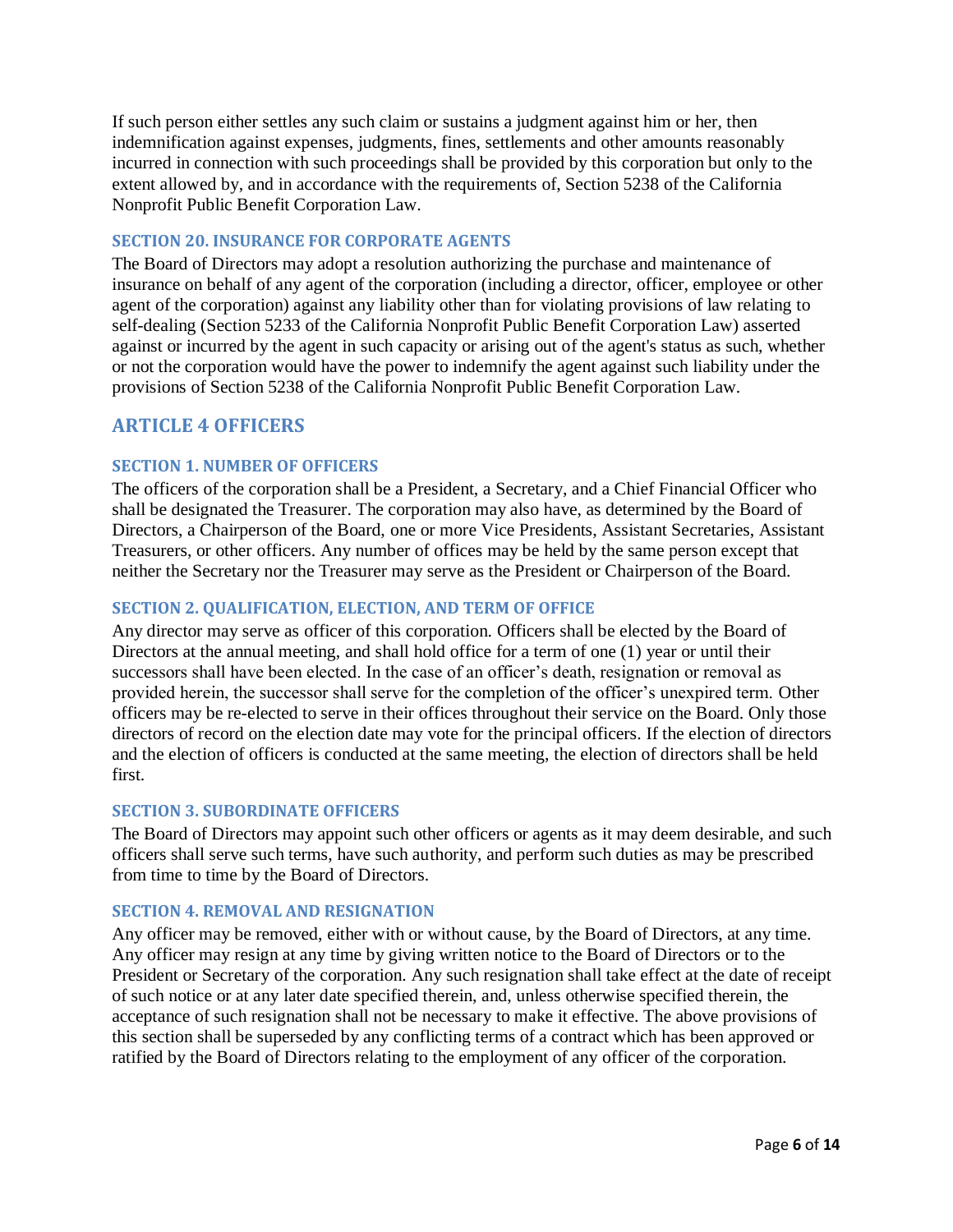### **SECTION 5. VACANCIES**

Any vacancy caused by the death, resignation, removal, disqualification, or otherwise, of any officer shall be filled by the Board of Directors. In the event of a vacancy in any office other than that of President, such vacancy may be filled temporarily by appointment by the President until such time as the Board shall fill the vacancy. Vacancies occurring in offices of officers appointed at the discretion of the Board may or may not be filled as the Board shall determine.

#### **SECTION 6. DUTIES OF PRESIDENT**

The President shall be the chief executive officer of the corporation and shall, subject to the control of the Board of Directors, supervise and control the affairs of the corporation and the activities of the officers. He or she shall perform all duties incident to his or her office and such other duties as may be required by law, by the Articles of Incorporation of this corporation, or by these Bylaws, or which may be prescribed from time to time by the Board of Directors. Unless another person is specifically appointed as Chairperson of the Board of Directors, he or she shall preside at all meetings of the Board of Directors. If applicable, the President shall preside at all meetings of the members. Except as otherwise expressly provided by law, by the Articles of Incorporation, or by these Bylaws, he or she shall, in the name of the corporation, execute such deeds, mortgages, bonds, contracts, checks, or other instruments which may from time to time be authorized by the Board of Directors.

### **SECTION 7. DUTIES OF VICE PRESIDENT**

In the absence of the President, or in the event of his or her inability or refusal to act, the Vice President shall perform all the duties of the President, and when so acting shall have all the powers of, and be subject to all the restrictions on, the President. The Vice President shall have other powers and perform such other duties as may be prescribed by law, by the Articles of Incorporation, or by these Bylaws, or as may be prescribed by the Board of Directors.

### **SECTION 8. DUTIES OF SECRETARY**

The Secretary shall:

Certify and keep at the principal office of the corporation the original, or a copy of these Bylaws as amended or otherwise altered to date.

Keep at the principal office of the corporation or at such other place as the Board may determine, a book of minutes of all meetings of the directors, and, if applicable, meetings of committees of directors and of members, recording therein the time and place of holding, whether regular or special, how called, how notice thereof was given, the names of those present or represented at the meeting, and the proceedings thereof.

See that all notices are duly given in accordance with the provisions of these Bylaws or as required by law.

Be custodian of the records and of the seal of the corporation and see that the seal is affixed to all duly executed documents, the execution of which on behalf of the corporation under its seal is authorized by law or these Bylaws.

Keep at the principal office of the corporation a membership book containing the name and address of each and any members, and, in the case where any membership has been terminated, he or she shall record such fact in the membership book together with the date on which such membership ceased.

Exhibit at all reasonable times to any director of the corporation, or to his or her agent or attorney, on request therefor, the Bylaws, the membership book, and the minutes of the proceedings of the directors of the corporation.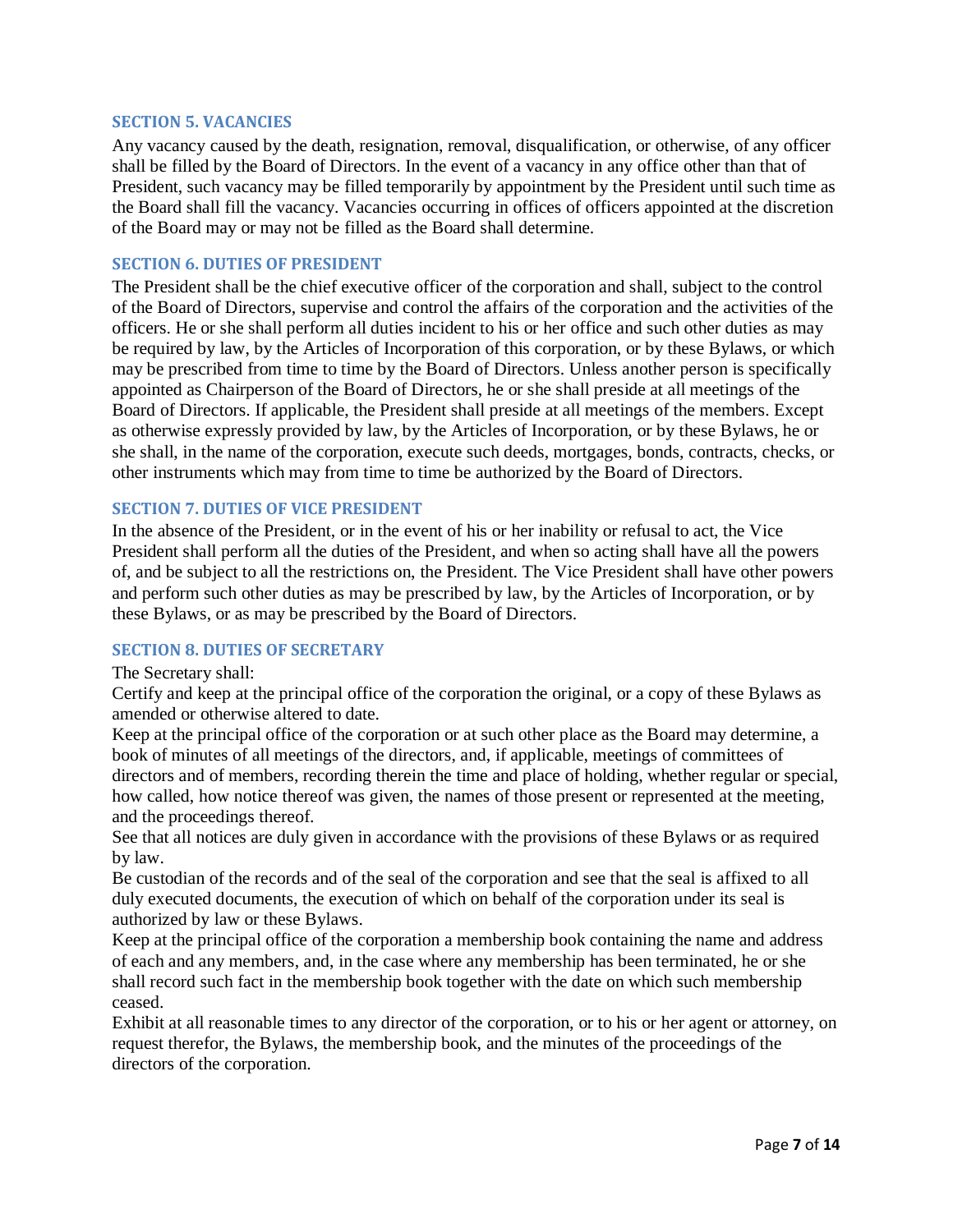In general, perform all duties incident to the office of Secretary and such other duties as may be required by law, by the Articles of Incorporation of this corporation, or by these Bylaws, or which may be assigned to him or her from time to time by the Board of Directors.

### **SECTION 9. DUTIES OF TREASURER**

Subject to the provisions of these Bylaws relating to the "Execution of Instruments, Deposits and Funds," the Treasurer shall:

Have charge and custody of, and be responsible for, all funds and securities of the corporation, and deposit all such funds in the name of the corporation in such banks, trust companies, or other depositories as shall be selected by the Board of Directors.

Receive, and give receipt for, monies due and payable to the corporation from any source whatsoever.

Disburse, or cause to be disbursed, the funds of the corporation as may be directed by the Board of Directors, taking proper vouchers for such disbursements.

Keep and maintain adequate and correct accounts of the corporation's properties and business transactions, including accounts of its assets, liabilities, receipts, disbursements, gains and losses. Exhibit at all reasonable times the books of account and financial records to any director of the corporation, or to his or her agent or attorney, on request therefor.

Render to the President and directors, whenever requested, an account of any or all of his or her transactions as Treasurer and of the financial condition of the corporation.

Prepare, or cause to be prepared, and certify, or cause to be certified, the financial statements to be included in any required reports.

In general, perform all duties incident to the office of Treasurer and such other duties as may be required by law, by the Articles of Incorporation of the corporation, or by these Bylaws, or which may be assigned to him or her from time to time by the Board of Directors.

### **SECTION 10. COMPENSATION**

The salaries of the officers, if any, shall be fixed from time to time by resolution of the Board of Directors, and no officer shall be prevented from receiving such salary by reason of the fact that he or she is also a director of the corporation, provided, however, that such compensation paid a director for serving as an officer of this corporation shall only be allowed if permitted under the provisions of Article 3, Section 6 of these Bylaws. In all cases, any salaries received by officers of this corporation shall be reasonable and given in return for services actually rendered the corporation which relate to the performance of the charitable or public purposes of this corporation.

## **ARTICLE 5 COMMITTEES**

## **SECTION 1. EXECUTIVE COMMITTEE**

The Board of Directors may, by a majority vote of directors, designate two (2) or more of its members (who may also be serving as officers of this corporation) to constitute an Executive Committee and delegate to such Committee any of the powers and authority of the Board in the management of the business and affairs of the corporation, except with respect to:

- (a) The approval of any action which, under law or the provisions of these Bylaws, requires the approval of the members or of a majority of all of the members.
- (b) The filling of vacancies on the Board or on any committee which has the authority of the Board.
- (c) The fixing of compensation of the directors for serving on the Board or on any committee.
- (d) The amendment or repeal of Bylaws or the adoption of new Bylaws.
- (e) The amendment or repeal or any resolution of the Board which by its express terms is not so amendable or repealable.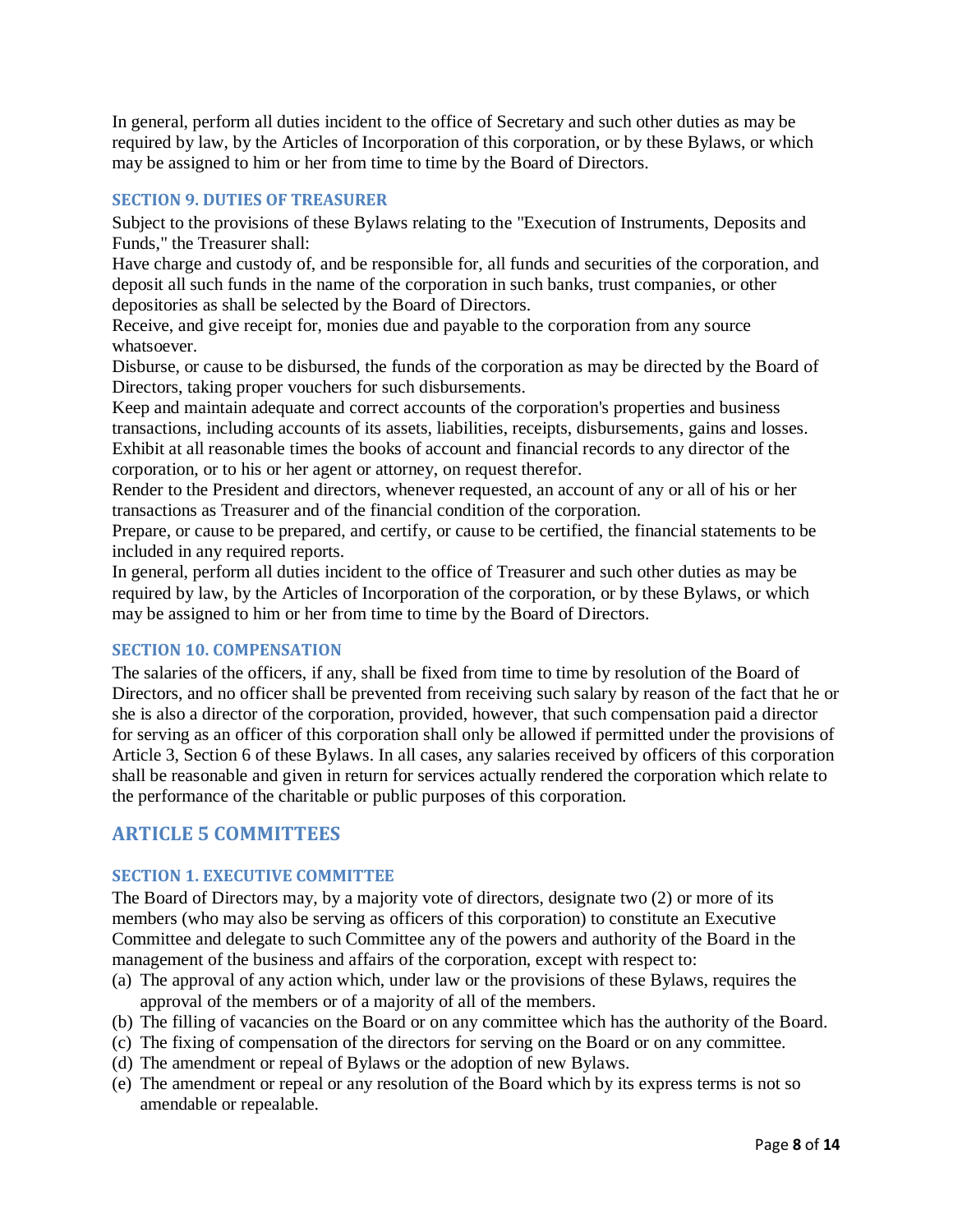- (f) The appointment of committees of the Board or the members thereof.
- (g) The expenditure of corporate funds to support a nominee for director after there are more people nominated for director than can be elected.
- (h) The approval of any transaction to which this corporation is a party and in which one or more of the directors has a material financial interest, except as expressly provided in Section 5233(d)(3) of the California Nonprofit Public Benefit Corporation Law.

By a majority vote of its members then in office, the Board may at any time revoke or modify any or all of the authority so delegated, increase or decrease but not below two (2) the number of its members, and fill vacancies therein from the members of the Board. The Committee shall keep regular minutes of its proceedings, cause them to be filed with the corporate records, and report the same to the Board from time to time as the Board may require.

### **SECTION 2. OTHER COMMITTEES**

The corporation shall have such other committees as may from time to time be designated by resolution of the Board of Directors. Such other committees may consist of persons who are not also members of the Board. These additional committees shall act in an advisory capacity only to the Board and shall be clearly titled as "advisory" committees.

### **SECTION 3. MEETINGS AND ACTION OF COMMITTEES**

Meetings and action of committees shall be governed by, noticed, held and taken in accordance with the provisions of these Bylaws concerning meetings of the Board of Directors, with such changes in the context of such Bylaw provisions as are necessary to substitute the committee and its members for the Board of Directors and its members, except that the time for regular meetings of committees may be fixed by resolution of the Board of Directors or by the committee. The time for special meetings of committees may also be fixed by the Board of Directors. The Board of Directors may also adopt rules and regulations pertaining to the conduct of meetings of committees to the extent that such rules and regulations are not inconsistent with the provisions of these Bylaws.

## **ARTICLE 6 EXECUTION OF INSTRUMENTS, DEPOSITS AND FUNDS**

### **SECTION 1. EXECUTION OF INSTRUMENTS**

The Board of Directors, except as otherwise provided in these Bylaws, may by resolution authorize any officer or agent of the corporation to enter into any contract or execute and deliver any instrument in the name of and on behalf of the corporation, and such authority may be general or confined to specific instances. Unless so authorized, no officer, agent, or employee shall have any power or authority to bind the corporation by any contract or engagement or to pledge its credit or to render it liable monetarily for any purpose or in any amount.

### **SECTION 2. CHECKS AND NOTES**

Except as otherwise specifically determined by resolution of the Board of Directors, or as otherwise required by law, checks, drafts, promissory notes, orders for the payment of money, and other evidence of indebtedness of the corporation shall be signed by the Treasurer and countersigned by the President of the corporation.

#### **SECTION 3. DEPOSITS**

All funds of the corporation shall be deposited from time to time to the credit of the corporation in such banks, trust companies, or other depositories as the Board of Directors may select.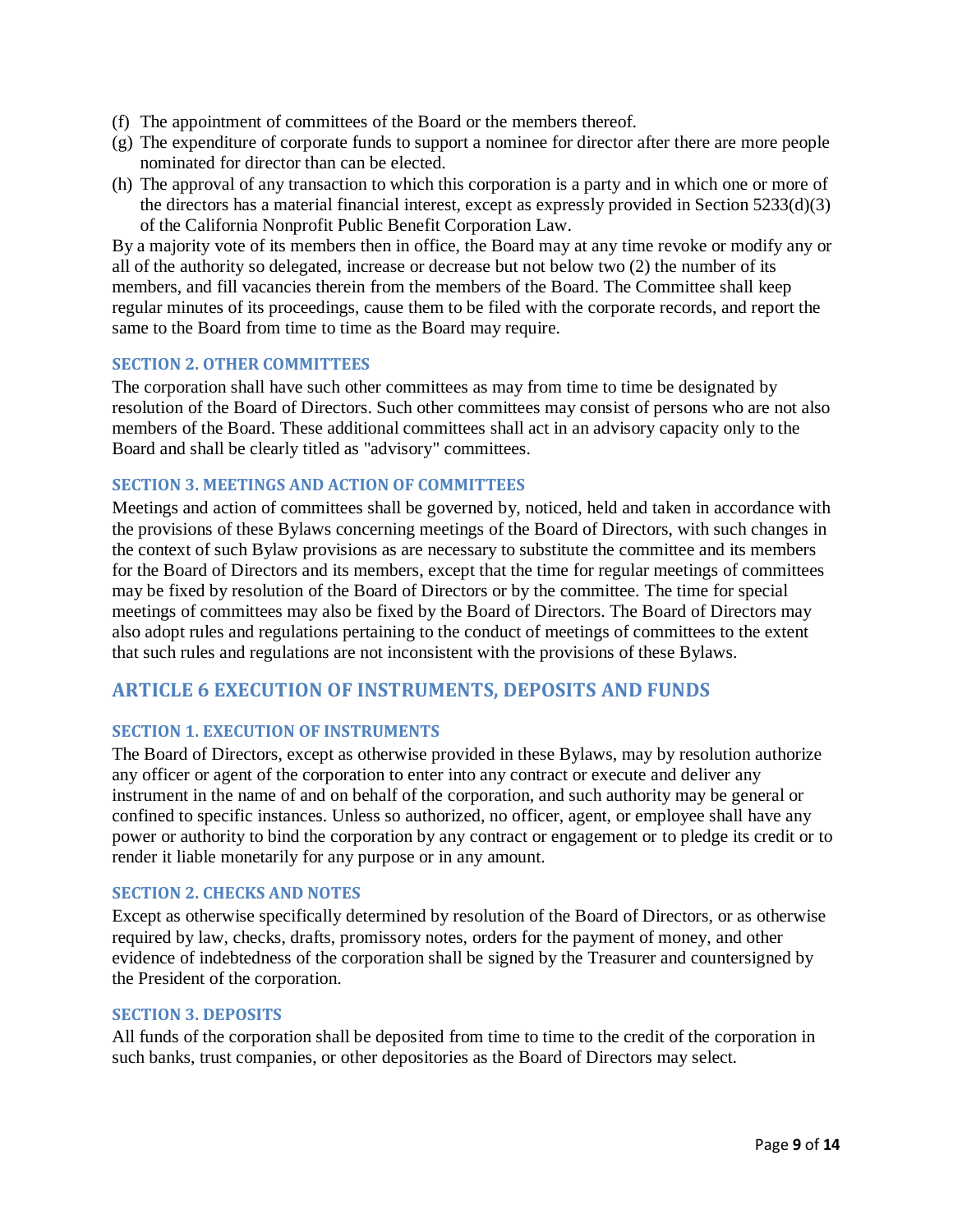### **SECTION 4. GIFTS**

The Board of Directors may accept on behalf of the corporation any contribution, gift, bequest, or devise for the charitable or public purposes of this corporation.

### **ARTICLE 7 CORPORATE RECORDS, REPORTS AND SEAL**

### **SECTION 1. MAINTENANCE OF CORPORATE RECORDS**

The corporation shall keep at its principal office in the State of California:

(a) Minutes of all meetings of directors, committees of the Board and, if this corporation has members, of all meetings of members, indicating the time and place of holding such meetings, whether regular or special, how called, the notice given, and the names of those present and the proceedings thereof;

(b) Adequate and correct books and records of account, including accounts of its properties and business transactions and accounts of its assets, liabilities, receipts, disbursements, gains and losses; (c) A record of its members, if any, indicating their names and addresses and, if applicable, the class of membership held by each member and the termination date of any membership;

(d) A copy of the corporation's Articles of Incorporation and Bylaws as amended to date, which shall be open to inspection by the members, if any, of the corporation at all reasonable times during office hours.

#### **SECTION 2. CORPORATE SEAL**

The Board of Directors may adopt, use, and at will alter, a corporate seal. Such seal shall be kept at the principal office of the corporation. Failure to affix the seal to corporate instruments, however, shall not affect the validity of any such instrument.

### **SECTION 3. DIRECTORS' INSPECTION RIGHTS**

Every director shall have the absolute right at any reasonable time to inspect and copy all books, records and documents of every kind and to inspect the physical properties of the corporation.

### **SECTION 4. MEMBERS' INSPECTION RIGHTS**

If this corporation has any members, then each and every member shall have the following inspection rights, for a purpose reasonably related to such person's interest as a member:

(a) To inspect and copy the record of all members' names, addresses and voting rights, at reasonable times, upon five (5) business days' prior written demand on the corporation, which demand shall state the purpose for which the inspection rights are requested.

(b) To inspect at any reasonable time the books, records, or minutes of proceedings of the members or of the Board or committees of the Board, upon written demand on the corporation by the member, for a purpose reasonably related to such person's interests as a member.

### **SECTION 5. RIGHT TO COPY AND MAKE EXTRACTS**

Any inspection under the provisions of this Article may be made in person or by agent or attorney and the right to inspection includes the right to copy and make extracts.

### **SECTION 6. ANNUAL REPORT**

The board shall cause an annual report to be furnished not later than one hundred and twenty (120) days after the close of the corporation's fiscal year to all directors of the corporation and, if this corporation has members, to any member who requests it in writing, which report shall contain the following information in appropriate detail: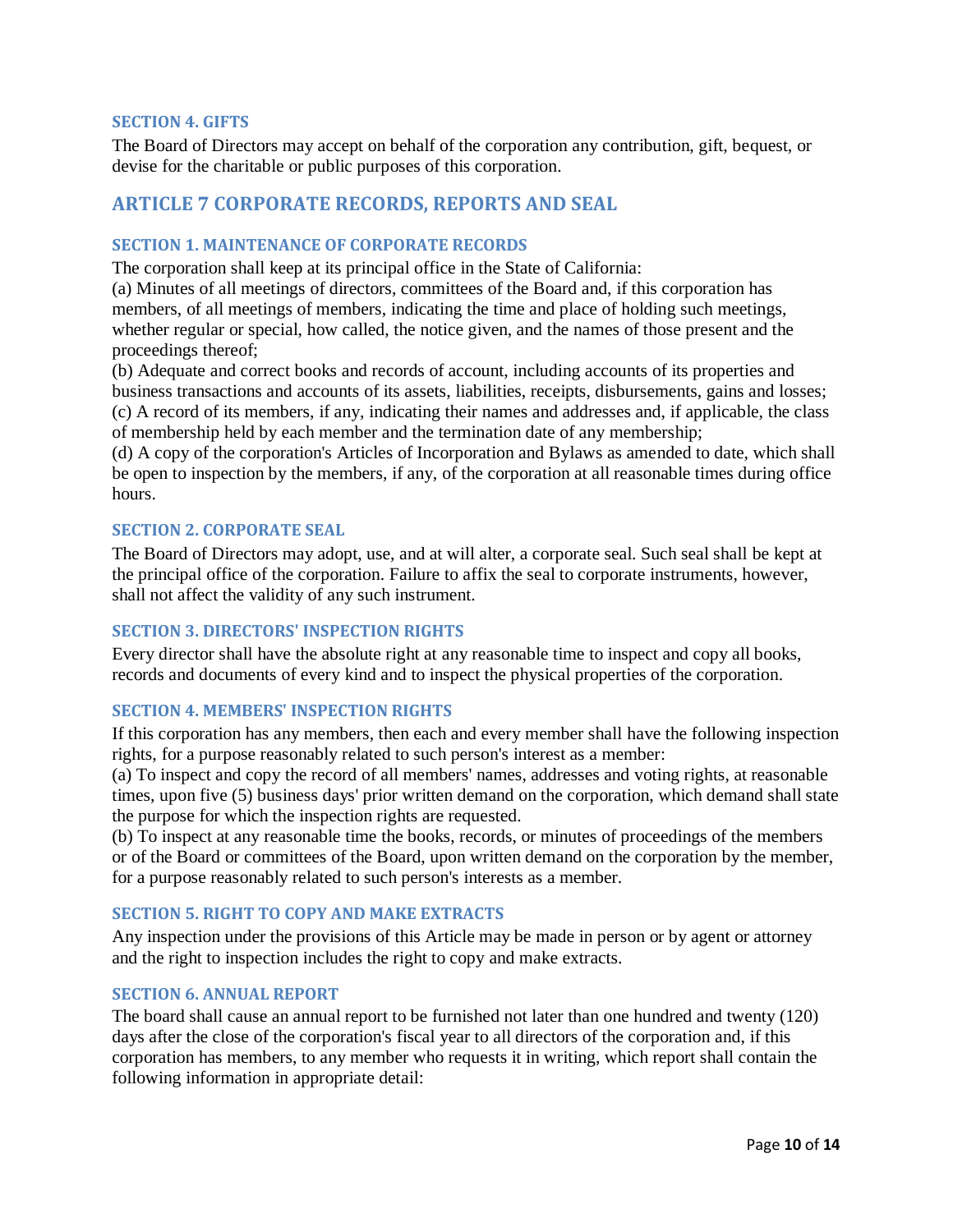- (a) The assets and liabilities, including the trust funds, of the corporation as of the end of the fiscal year;
- (b) The principal changes in assets and liabilities, including trust funds, during the fiscal year;
- (c) The revenue or receipts of the corporation , both unrestricted and restricted to particular purposes, for the fiscal year;
- (d) The expenses or disbursements of the corporation, for both general and restricted purposes, during the fiscal year;
- (e) Any information required by Section 7 of this Article.

The annual report shall be accompanied by any report thereon of independent accountants, or, if there is no such report, the certificate of an authorized officer of the corporation that such statements were prepared without audit from the books and records of the corporation.

If this corporation has members, then, if this corporation receives TWENTY-FIVE THOUSAND DOLLARS (\$25,000), or more, in gross revenues or receipts during the fiscal year, this corporation shall automatically send the above annual report to all members, in such manner, at such time, and with such contents, including an accompanying report from independent accountants or certification of a corporate officer, as specified by the above provisions of this Section relating to the annual report.

### **SECTION 7. ANNUAL STATEMENT OF SPECIFIC TRANSACTIONS TO MEMBERS**

This corporation shall mail or deliver to all directors and any and all members a statement within one hundred and twenty (120) days after the close of its fiscal year which briefly describes the amount and circumstances of any indemnification or transaction of the following kind:

- (a) Any transaction in which the corporation, or its parent or its subsidiary, was a party, and in which either of the following had a direct or indirect material financial interest:
	- (1) Any director or officer of the corporation, or its parent or subsidiary (a mere common directorship shall not be considered a material financial interest); or
	- (2) Any holder of more than ten percent (10%) of the voting power of the corporation, its parent or its subsidiary.

The above statement need only be provided with respect to a transaction during the previous fiscal year involving more than FIFTY THOUSAND DOLLARS (\$50,000) or which was one of a number of transactions with the same persons involving, in the aggregate, more than FIFTY THOUSAND DOLLARS (\$50,000).

Similarly, the statement need only be provided with respect to indemnifications or advances aggregating more than TEN THOUSAND DOLLARS (\$10,000) paid during the previous fiscal year to any director or officer, except that no such statement need be made if such indemnification was approved by the members pursuant to Section  $5238(e)(2)$  of the California Nonprofit Public Benefit Corporation Law.

Any statement required by this Section shall briefly describe the names of the interested persons involved in such transactions, stating each person's relationship to the corporation, the nature of such person's interest in the transaction and, where practical, the amount of such interest, provided that in the case of a transaction with a partnership of which such person is a partner, only the interest of the partnership need be stated.

If this corporation has any members and provides all members with an annual report according to the provisions of Section 6 of this Article, then such annual report shall include the information required by this Section.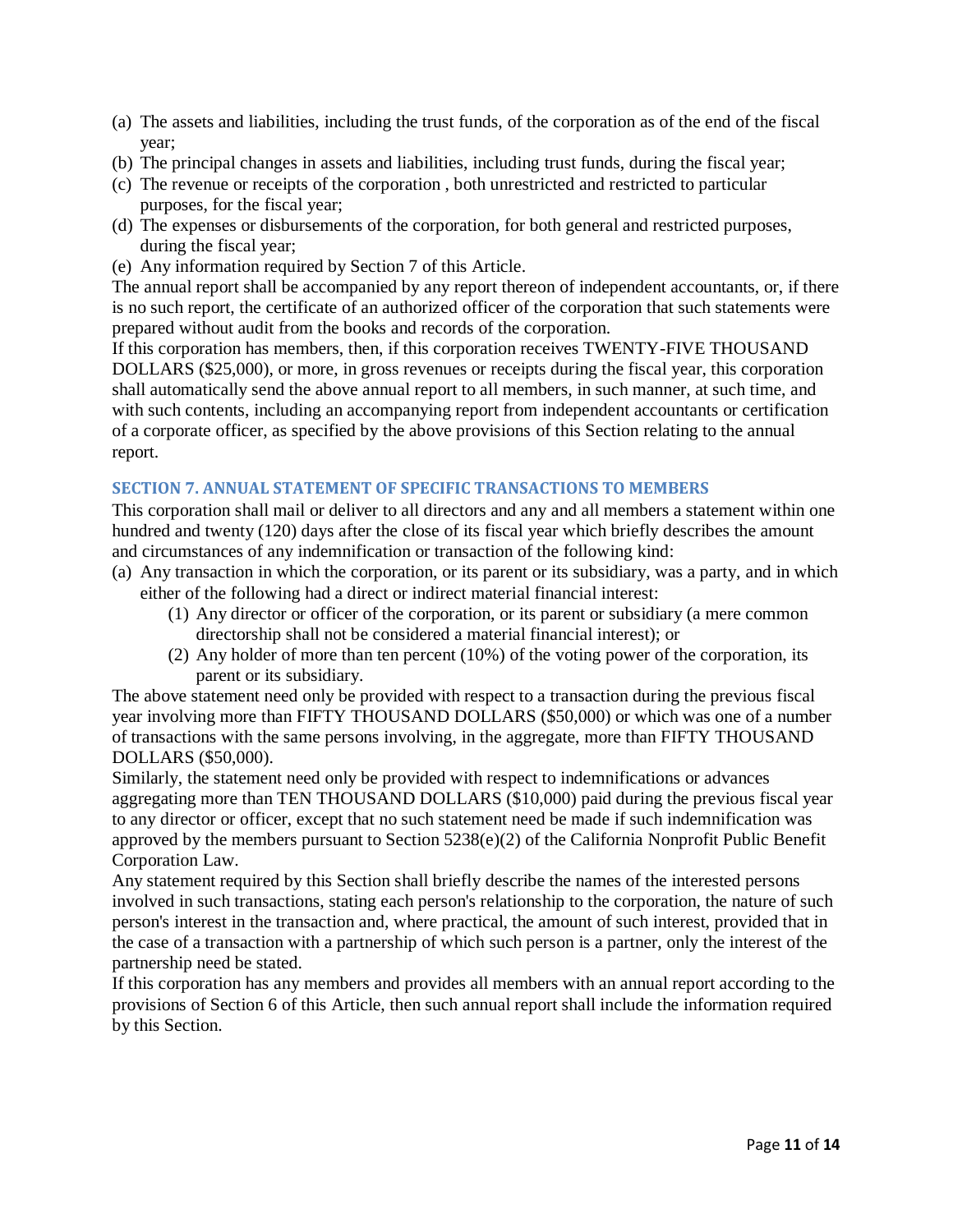## **ARTICLE 8 FISCAL YEAR**

### **SECTION 1. FISCAL YEAR OF THE CORPORATION**

The fiscal year of the corporation shall begin on the first day of January and end on the last day of December in each year.

## **ARTICLE 9 AMENDMENT OF BYLAWS**

### **SECTION 1. AMENDMENT**

Subject to any provision of law applicable to the amendment of Bylaws of public benefit nonprofit corporations, these Bylaws, or any of them, may be altered, amended, or repealed and new Bylaws adopted as follows:

- (a) Subject to the power of members, if any, to change or repeal these Bylaws under Section 5150 of the Corporations Code, by approval of the Board of Directors unless the Bylaw amendment would materially and adversely affect the rights of members, if any, as to voting or transfer, provided, however, if this corporation has admitted any members, then a Bylaw specifying or changing the fixed number of directors of the corporation, the maximum or minimum number of directors, or changing from a fixed to variable Board or vice versa, may not be adopted, amended, or repealed except as provided in subparagraph (b) of this section; or
- (b) By approval of the members, if any, of this corporation.

## **ARTICLE 10 AMENDMENT OF ARTICLES**

### **SECTION 1. AMENDMENT OF ARTICLES BEFORE ADMISSION OF MEMBERS**

Before any members have been admitted to the corporation, any amendment of the Articles of Incorporation may be adopted by approval of the Board of Directors.

### **SECTION 2. AMENDMENT OF ARTICLES AFTER ADMISSION OF MEMBERS**

After members, if any, have been admitted to the corporation, amendment of the Articles of Incorporation may be adopted by the approval of the Board of Directors and by the approval of the members of this corporation.

### **SECTION 3. CERTAIN AMENDMENTS**

Notwithstanding the above sections of this Article, this corporation shall not amend its Articles of Incorporation to alter any statement which appears in the original Articles of Incorporation of the names and addresses of the first directors of this corporation, nor the name and address of its initial agent, except to correct an error in such statement or to delete such statement after the corporation has filed a "Statement by a Domestic Non-Profit Corporation" pursuant to Section 6210 of the California Nonprofit Corporation Law.

# **ARTICLE 11 PROHIBITION AGAINST SHARING CORPORATE PROFITS AND ASSETS**

### **SECTION 1. PROHIBITION AGAINST SHARING CORPORATE PROFITS AND ASSETS**

No member, director, officer, employee, or other person connected with this corporation, or any private individual, shall receive at any time any of the net earnings or pecuniary profit from the operations of the corporation, provided, however, that this provision shall not prevent payment to any such person of reasonable compensation for services performed for the corporation in effecting any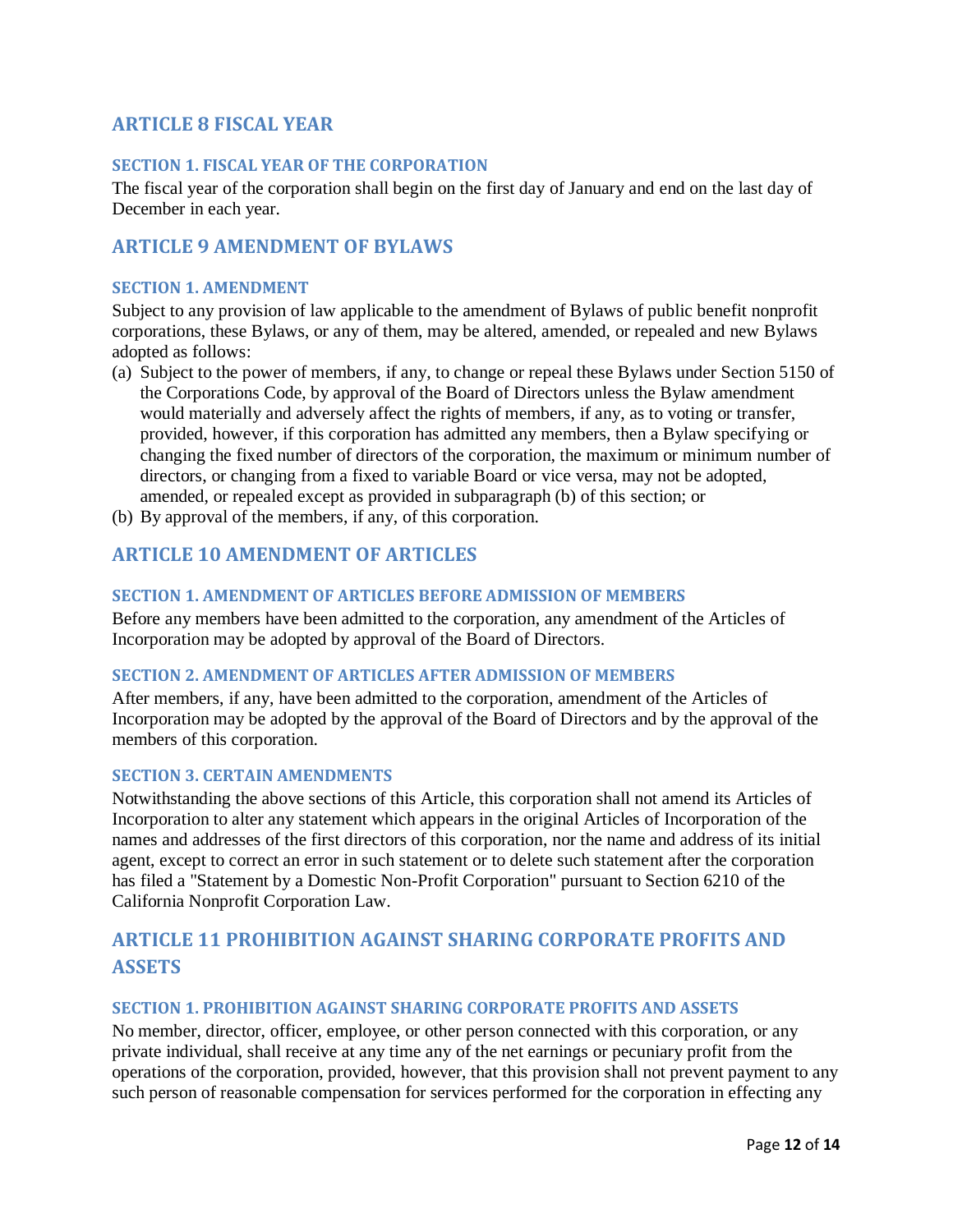of its public or charitable purposes, provided that such compensation is otherwise permitted by these Bylaws and is fixed by resolution of the Board of Directors; and no such person or persons shall be entitled to share in the distribution of, and shall not receive, any of the corporate assets on dissolution of the corporation. All members, if any, of the corporation shall be deemed to have expressly consented and agreed that on such dissolution or winding up of the affairs of the corporation, whether voluntarily or involuntarily, the assets of the corporation, after all debts have been satisfied, shall be distributed as required by the Articles of Incorporation of this corporation and not otherwise.

## **ARTICLE 12 MEMBERS**

### **SECTION 1. DETERMINATION OF MEMBERS**

If this corporation makes no provision for members, then, pursuant to Section 5310(b) of the Nonprofit Public Benefit Corporation Law of the State of California, any action which would otherwise, under law or the provisions of the Articles of Incorporation or Bylaws of this corporation, require approval by a majority of all members or approval by the members, shall only require the approval of the Board of Directors.

### **WRITTEN CONSENT OF DIRECTORS ADOPTING BYLAWS**

We, the undersigned, are all of the persons named as the initial directors in the Articles of Incorporation of \_\_\_\_\_\_\_\_\_\_, a California nonprofit corporation, and, pursuant to the authority granted to the directors by these Bylaws to take action by unanimous written consent without a meeting, consent to, and hereby do, adopt the foregoing Bylaws, consisting of \_\_\_\_\_\_\_\_\_\_ pages, as the Bylaws of this corporation.

| Dated: |  |
|--------|--|
|        |  |

| Director   |
|------------|
| , Director |
| Director   |
| , Director |
| Director   |

## **CERTIFICATE**

This is to certify that the foregoing is a true and correct copy of the Bylaws of the corporation named in the title thereto and that such Bylaws were duly adopted by the Board of Directors of said corporation on the date set forth below. Dated: \_\_\_\_\_\_\_\_\_\_\_

\_\_\_\_\_\_\_\_\_\_\_\_\_\_\_\_\_\_\_\_ \_\_\_\_\_\_\_\_\_\_\_\_, Secretary